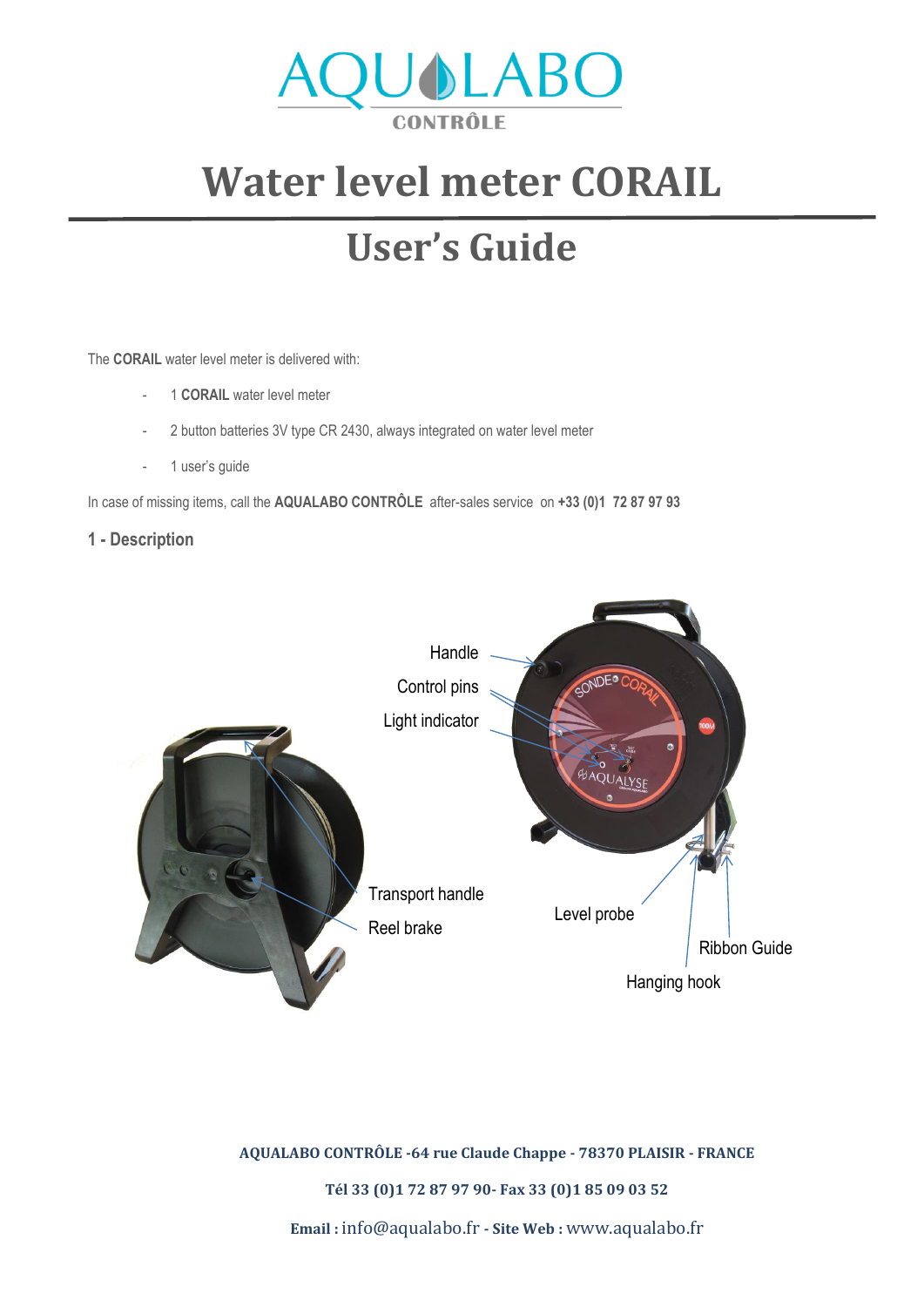

### **2 – Operate a measurement**

To operate a measurement of the water level, lower the sensor in the well pipe using the handle, the tape is guided through the tape guide.

Once the sensor reaches the water level, an indicator will light up at the crank. The same time the indicator lights, it emits a sound.

Then read the height measurement recorded on the tape at the ribbon guide The tape is graduated in red for meters, and black for decimeter and centimeter

In order to get a more accurate measurement, it is possible to gradually soak the sensor.

For more easy use, hook the probe to the well pipe through the hanging hook After measurement, the sensor can be easily lifted from the well pipe with the handle.

The instrument switches off automatically after a period of inactivity.



After using the **CORAIL**, **AQUALABO CONTRÔLE** advises, depending on the

type of water, clean with clear water the different parts in contact with the measured water.

- Unscrew the ballast in bottom of the end sensor

- Clean the sensor with water and soap, or other cleaning fluid. For easier cleaning, take a hard brush (non-metallic)

- For use in light / groundwater, it is possible to clean the sensor with distilled water.

- After cleaning, the ballast can be screwed.

Soapy water is recommended to clean the measuring tape. A brush may be useful (depending on level of contamination). Distilled water is recommended for cleaning after use in saltwater.

Do not immerse the equipment fully.

# **4 – Batteries control**

.

If the batteries are too low, the LED will be lower than usual. Also, the sound will be less strong than usual.

**Control the battery before every long-time utilization** 





Control of the batteries Control of probe + ribbon

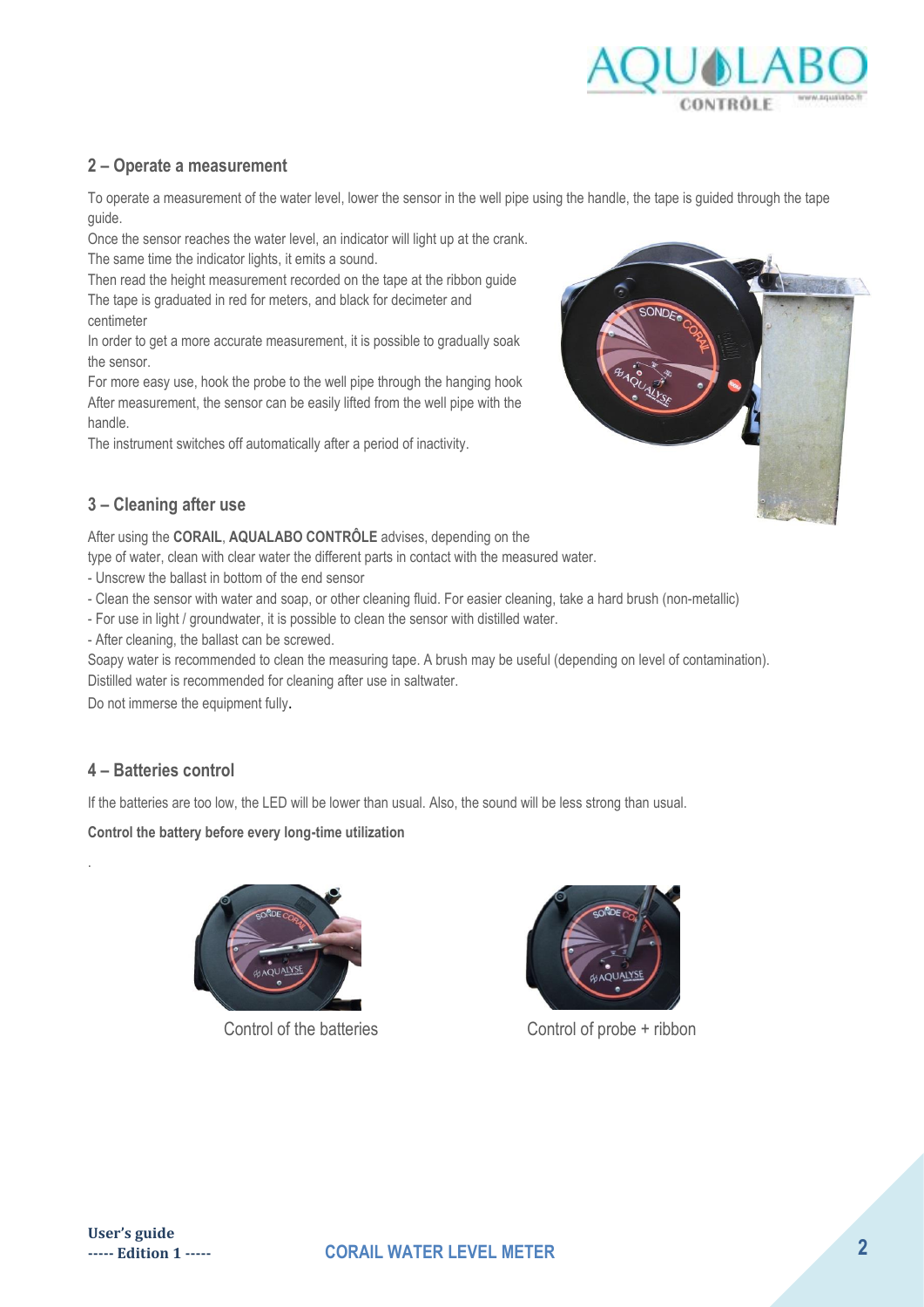

### **5 – Change of batteries:**

- Remove the front plate of the reel including the battery compartment
- Remove batteries
- Insert 2 new 3V button battery Type 2430
- Screw the plate of the reel

### **6 – Assembly of probe and well bottom indictor (option)**

#### Components:

- 1 probe, ready-to-use
- 1 O-ring

#### Assembly:

- Remove the ballast of the sensor (Figure 3)
- Place the O-ring on the sensor
- Screw the sensor body (Figure 2)

Optionally, it is possible to have a well bottom indicator. This device lets you know when the sensor has reached the bottom of the well. No need to perform a calculation to know the water height (water depth = depth monitoring well - air distance).

#### **7 - Warranty**

Thank you for purchasing the **CORAIL** water level meter. This level meter has been checked and tested at the factory, and has passed quality control tests. If the packaging appears damaged or if the appliance is not working properly, thank you to contact immediately **AQUALABO CONTROLE**.

The system measures you have purchased is covered by a two year warranty against defect or manufacturing error. This warranty does not cover any damage resulting from operating errors.

If you encounter a technical problem with your **CORAIL** water level meter, try initially to identify the source of the problem (power, connections...).

If additional support is required, please contact us, we will make every effort to resolve the issue as soon as possible. **CORAIL** The probe is guaranteed for 2 years from shipment.

For any guarantee regarding a probe, thank you to contact the customer service **AQUALABO CONTRÔLE** at **+33 (0)1 72 87 97 93**.

# **8 – Security instructions**



Do not use the probe in an Explosive Atmosphere. This probe is not ATEX certified. Be careful to clean the probe after each measurement to avoid risk of contamination of groundwater. Do not loop the graduated tape. It must be kept stored on the reel.